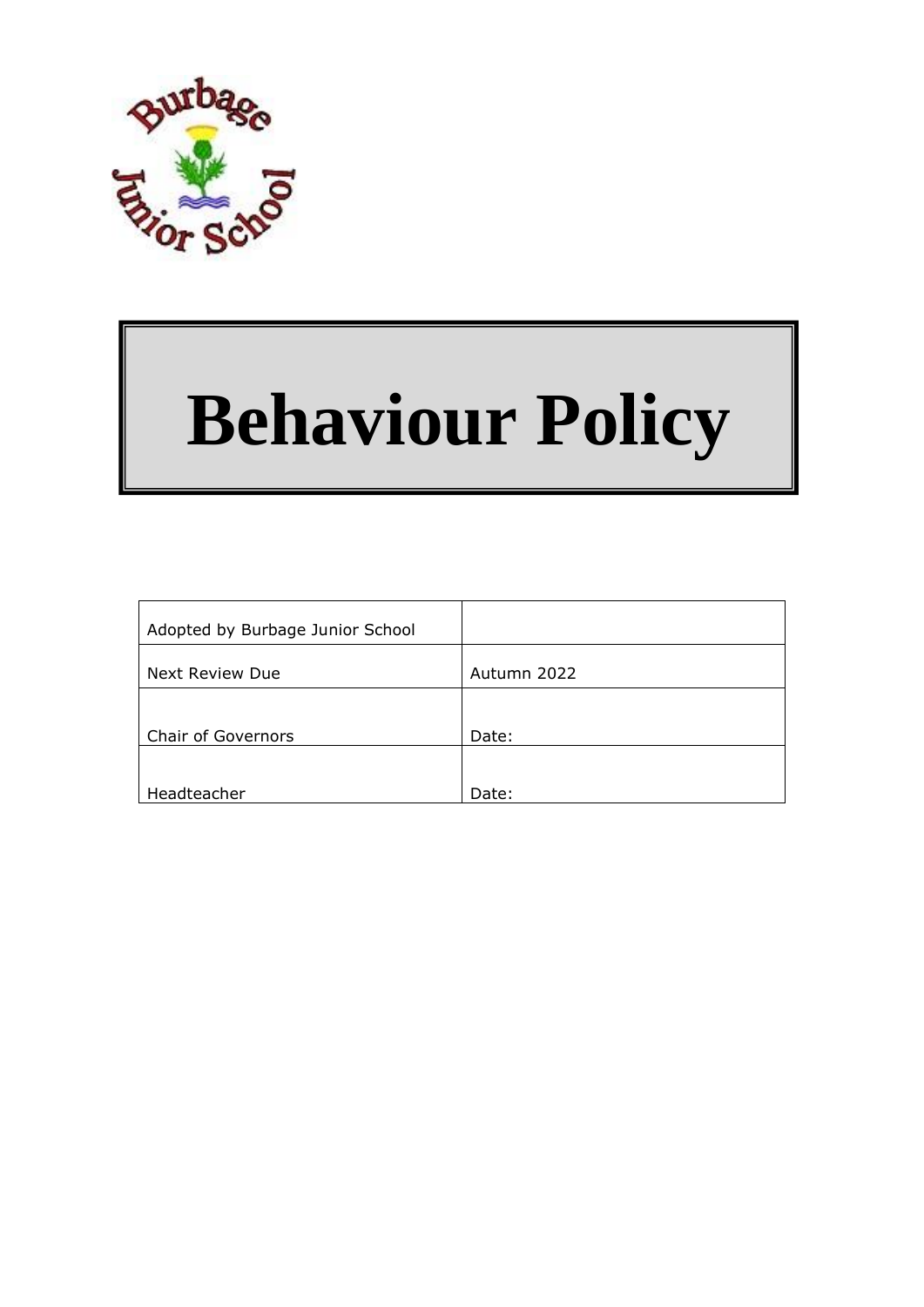Our behaviour policy has been developed in conjunction with staff, parents (through discussion at our Parent Coffee Mornings) and pupils (through work with our School Council).

At Burbage Junior School we aim to work closely with parent partnership to:

- Encourage a high standard of behaviour.
- Promote self-discipline and acceptance of responsibility for pupils' own actions.
- Create and maintain a positive, safe and orderly school climate where effective learning can take place and where all pupils can grow academically, socially and emotionally, with mutual respect between all members of the school community.

Our aims are best achieved when:

- Clear values are established, understood and accepted by all members of the school community.
- A caring and safe environment is established to ensure that pupils feel valued and are able to fulfil their potential.
- Pupils are provided with consistent positive encouragement and praise which reinforces good behaviour.
- Pupils are encouraged to develop self-regulation and make positive behaviour choices (the 'Behaviour Strawberry').
- Pupils understand the consequences for poor behaviour choices, and these are applied in a calm and consistent manner.

# **Positive Reinforcement**

An underlying principle of our school behaviour policy is the consistent use of positive encouragement of good behaviour choices in order to:

- Create a positive school environment.
- Increase pupils' self-esteem.
- Reduce poor behaviour choices.
- Provide a model for good behaviour.

Positive encouragement may take the form of:

- Praise.
- Positive "Well Done" slips (or equivalent).
- Bronze certificate & pin awarded for 100 "Well Done" slips, Silver for 200 slips & Gold for 300 slips. Gold certificate holders will enter a raffle for a more substantial award e.g. book token.
- Class points, working towards a whole class reward.
- Lunchtime pompoms leading to a whole class reward.
- Special mention in school assembly.
- $\bullet$  Positive notes (i.e.; in contact books where appropriate) and phone calls home.
- $\bullet$  Seeing the Headteacher for positive praise perhaps with a special piece of work.

# **Praise**

As a school we recognise that praise is one of the most effective means of positive recognition. Praise can be used to recognise appropriate behaviour, to provide positive reinforcement for good behaviour, and to prompt pupils' who are choosing to misbehave to change their behaviour. Effective use of praise gives attention to good behaviour and teaches pupils that they can get attention through choosing positive behaviour.

# **Classroom Non-negotiables**

Each year group will have a set of non-negotiables – observable behaviours – which may include the following:

- Follow instructions the first time.
- Allow others to work.
- Keep your hands, feet and objects to yourself.
- Do not tease or swear.
- Look after equipment and property.
- Move around the school in a calm and orderly manner.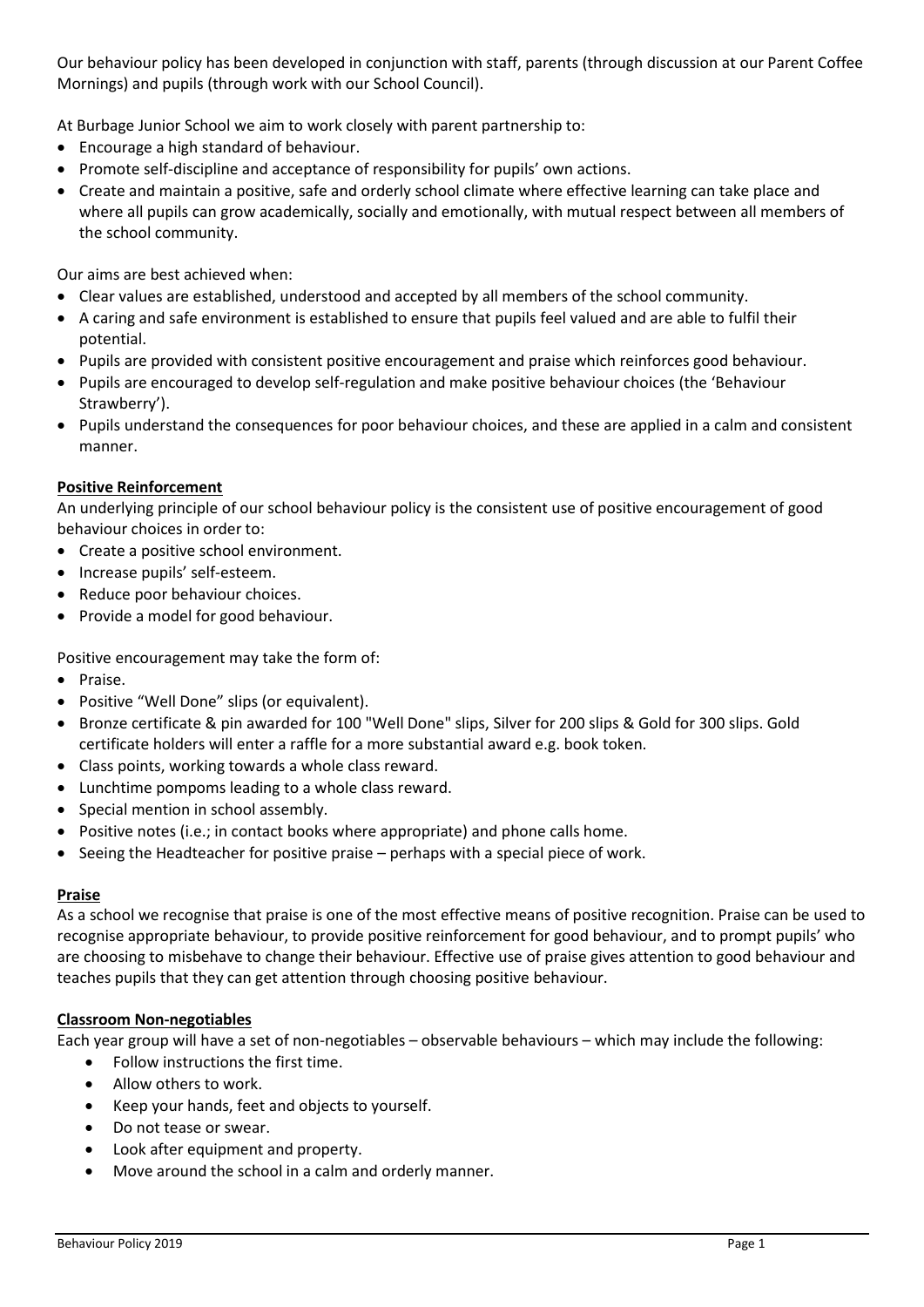**Regular discussion** is important in ensuring that children understand our expectations for a safe and productive environment.

## **Negative Consequences**

When children choose not to follow classroom non-negotiables, adults should deal with this in a calm and consistent manner. Consequences should not be seen so much as punishment, but as a natural outcome of inappropriate behaviour. It must always be made clear to children why they have received a negative consequence. Afterwards it is important to find the first opportunity to praise the child & take the focus of attention away from poor behaviour.

These are the agreed consequences for low-level behaviour issues which will begin afresh each day:

#### **1. Verbal Warning**

- **2&3.** To be decided by year groups but may include: last to leave the classroom, time off break, reflection in class journal
- **4. Parents Contacted**
- **5. Senior Leaders Involved**

For serious incidents, this will be escalated immediately to Senior Leaders who will give consequences. A behaviour contract may be put in place, signed by the pupil and their parents.

#### **Restorative Approaches**

Staff and peer buddies have been trained in restorative approaches. This gives children who have made poor behaviour choices the chance to reflect on the incident and discuss a better way forward in the future.

#### **Reasonable Adjustments**

Some children will have experienced trauma in their early life or may have Special Educational Needs which mean they will find it more difficult to follow the expectations we set for others. In these cases, it will be necessary to make reasonable adjustments to our policy to enable them to succeed. It may also be appropriate to take advice from other agencies, for example, the Educational Psychologist, Paediatrician, ADHD Solutions, Autism Outreach or Oakfield Behaviour Outreach Support.

#### **Behaviour Record**

For more serious incidents of poor behaviour, a behaviour form (found in the staff room) should be completed. If there is a consistent problem with a child, it may be necessary to discuss their behaviour record with the Headteacher or parents. If behaviour incidents are a result of special educational needs, please discuss with the pupils' 1-1, class teacher, SLT or SENDCo.

#### **Exclusion**

Either fixed term or permanent exclusion is always used as a last resort. These options may be considered in response to severe (usually involving injury) or highly disruptive or dangerous behaviour.

Parents should be informed at the earliest opportunity if their child is at risk of exclusion. Before a permanent exclusion is implemented, Oakfield Short Stay School should be consulted to explore alternative possibilities such as managed moves or dual registration.

#### **Lunchtime**

Lunchtime staff will use pompoms to reward positive behaviour. This should be for a mixture of those that always quietly behave (daisy), those that draw attention to their good behaviour (sunflower) and those that have behaved reasonably well, despite finding this difficult (weed). Pompoms will be totalled up for each class and those with the most will receive a five-minute reward.

Each half-term, lunchtime staff will choose two pupils each to sit with them on the Table of Awesomeness.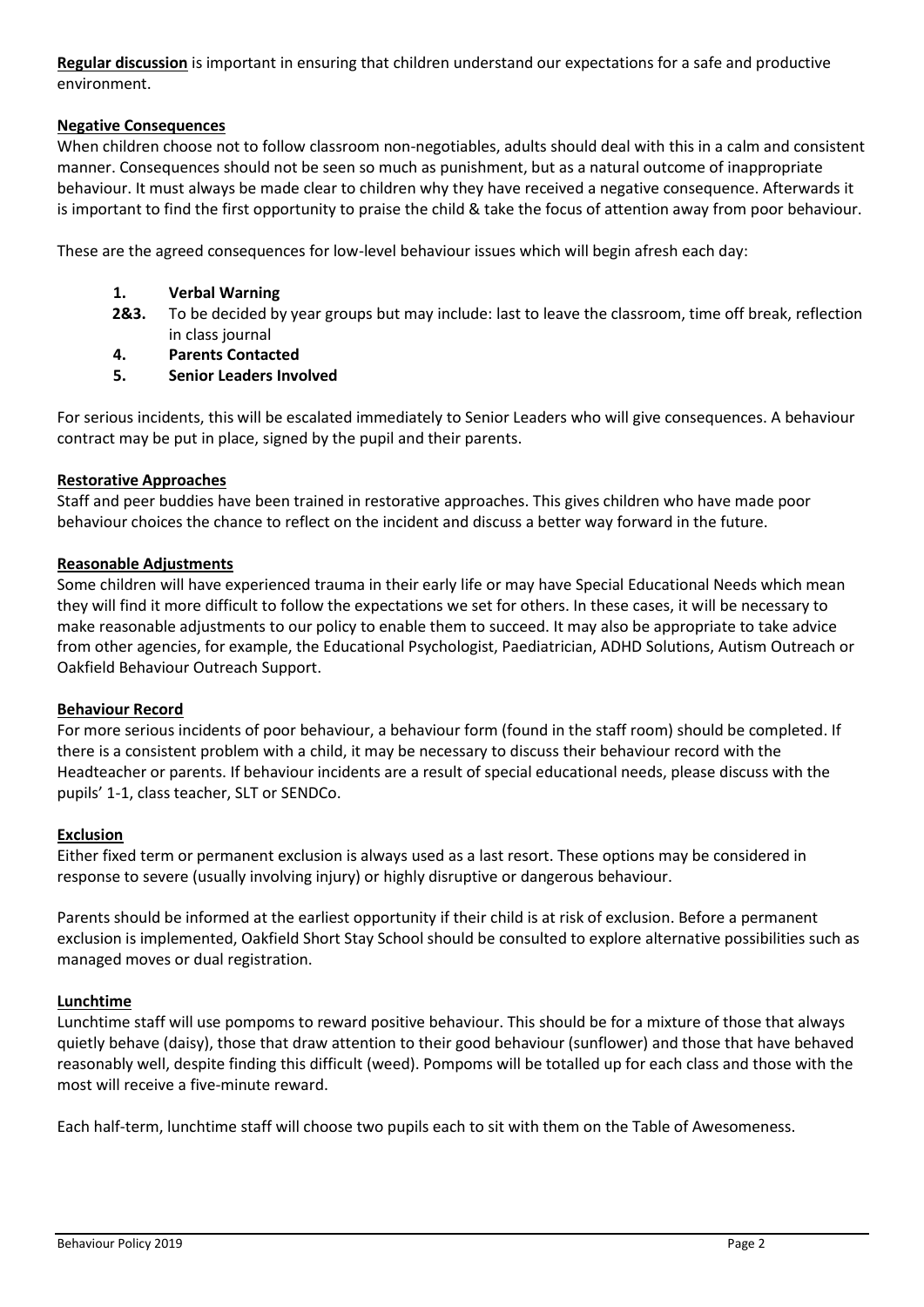## **Consequences for Lunchtimes and when out of the class environment**

Consequences will be based on a 1, 2, 3 approach.

- 1. Told, but not 'told off', e.g. 'the bench isn't safe to stand on. Come down and don't get back on.'
- 2. 1-minute reflection time, stood with the member of staff. If refuse, children are given one chance to change their mind, then given 2-minute reflection time. Children will apologise and staff will finish the reflection with, 'Thank you. Enjoy the rest of your day.'
- 3. Incidents of bullying, swearing, violence and defiance towards staff will be referred to the class teacher/SLT. They will watch the child apologise to the individual member of staff and the child will then be left to complete their reflection.

# **Physical Intervention (Positive Handling)**

A number of staff are trained in Team Teach techniques with a focus on positive behaviour strategies and deescalation techniques.

- Staff should avoid physical intervention with pupils unless there is a risk of personal injury, injury to another member of the school community, or severe damage to property.
- Pupils will be allowed to leave an area within the school following an altercation, so long as it is deemed safe for them to do so.
- Unless there is an immediate risk, teachers should always ensure that a colleague is present if physical intervention is deemed necessary.

All incidents of restraint need to be recorded in the school's Bound and Numbered book before leaving school. The Headteacher should also be informed. These incidents should also be recorded on a Behaviour Form.

#### **Appendix 1: written statement of behaviour principles**

- Every pupil understands they have the right to feel safe, valued and respected, and learn free from the disruption of others
- All pupils, staff and visitors are free from any form of discrimination
- Staff and volunteers set an excellent example to pupils at all times
- Rewards, sanctions and positive handling are used consistently by staff, in line with the behaviour policy
- The behaviour policy is understood by pupils and staff
- Exclusions will only be used as a last resort. Appendix 3 outlines the processes involved in permanent and fixed-term exclusions
- Pupils are helped to take responsibility for their actions
- Families are involved in behaviour incidents to foster good relationships between the school and pupils' home life

This written statement of behaviour principles is reviewed and approved by the full governing board every 3 years.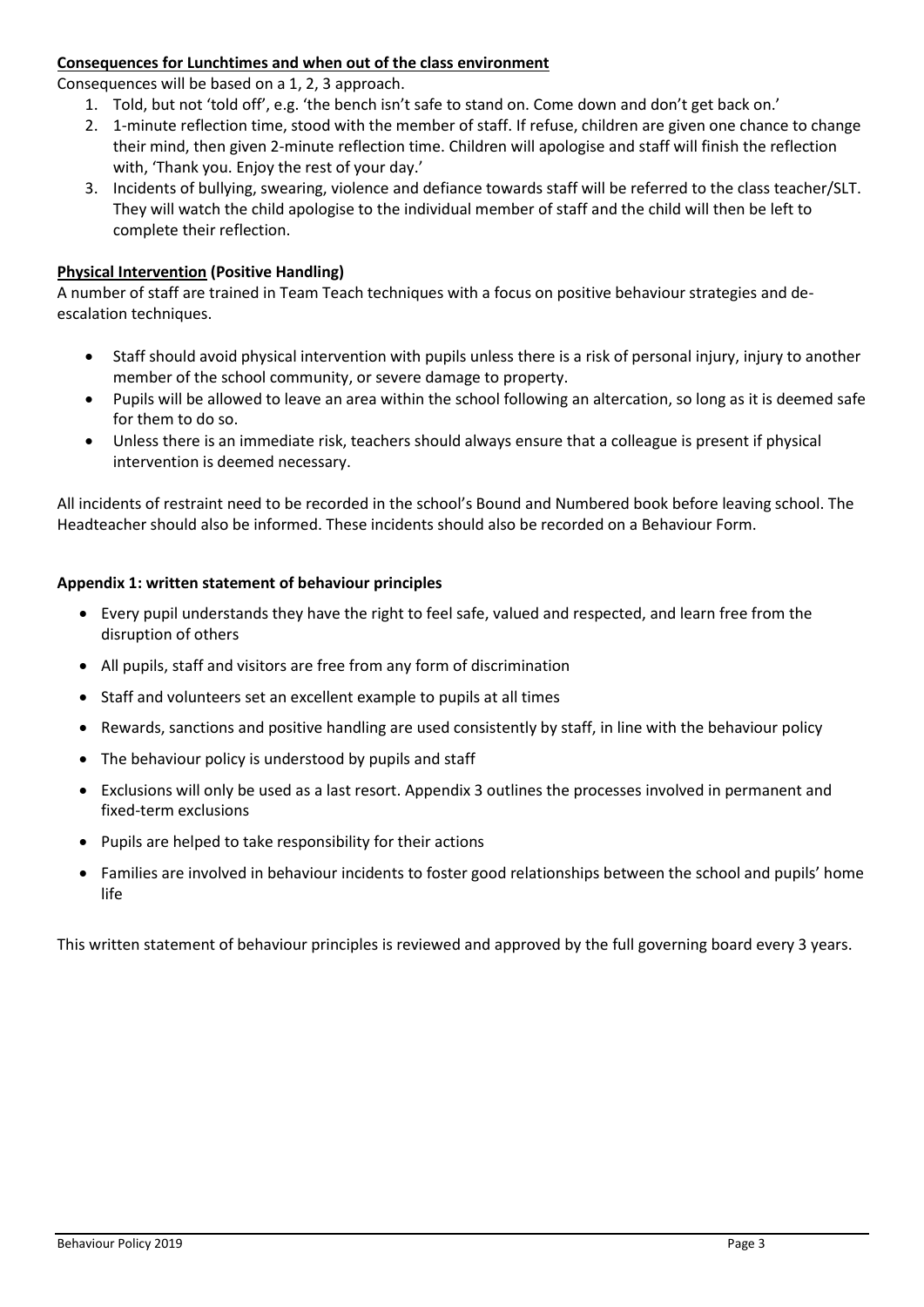## **Appendix 2: Some Ideas for Implementing a Positive Behaviour Management Approach**

# **Responding to Children**

To support the school's behaviour policy every member of staff needs to follow a common style:

- Provide positive reinforcement especially praise.
- Try using humour or distraction to redirect mild misbehaviour.
- See the humour in situations and chuckle at some of the things children do. Don't necessarily penalise "silly" behaviour unless it continues and prevents other children from working.
- Respond to children in a firm, clear manner.
- Have a plan for how to handle situations use a low voice, repeat instruction.
- Give out consequences in a calm and consistent manner. Use a low voice, and a calm, firm tone when administering consequences.
- If you've given a child a consequence, find an opportunity later in the lesson to praise them.
- Make time to discuss/debrief any incidents once the child is calm using the restorative approach.

## **Directions & Reinforcement**

Investing time in these throughout the year will give you massive paybacks in terms of classroom management. There may be times in a year when the class appears to be lacking focus. At those times, it is important to pull back to these basic routines.

- Give clear, positive directions. (Put your pencils down and look at me. Put your hand up when you want to answer.)
- Rehearse routines teach how to follow directions to your expectation followed with praise to those who manage this.
- Check children have understood your directions by repeating them back to you.
- Throughout activity use reminders and repetition to reinforce what you want to see going on, asking children to repeat instructions.

## **Redirecting Off-Task non-disruptive behaviour** – daydreaming, doodling, "switching off"

- Use proximity praise (praise a nearby person for doing it right).
- Draw attention back by using their name.
- Move close to child & continue teaching.

#### **Prevention Instead of Reaction**

- Greet children at the classroom door to ensure that children feel welcomed and cared for.
- Likewise, see them out of the room at the end of a session.
- Have an activity written on the board for children to see as they enter the room. This activity focuses children and prepares them for the upcoming lesson.
- Although you need to be flexible in your approach to children, the classroom should be a structured environment with routines in place for dismissal, giving in work, pencil sharpening, toilet use, asking questions, lining up, etc.
- Be organized and prepared for each lesson.
- Keep lessons well paced. Start promptly, keep things moving, and allow a few minutes before the end for a quick review and/or tidy up.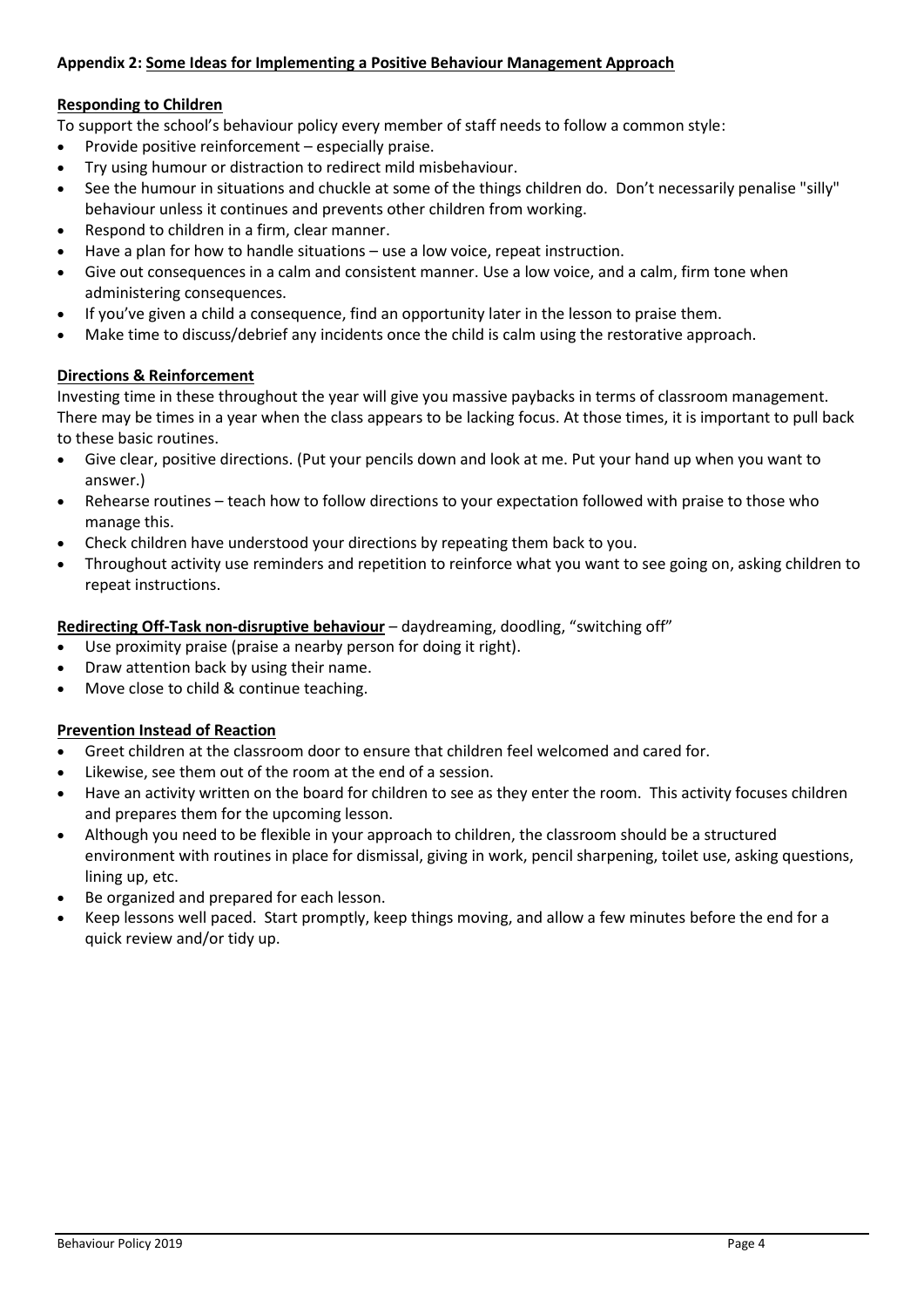# **Appendix 3: Exclusion Procedures**

Any exclusion will be carried out in accordance with statutory guidance from the Department for Education: [Exclusion from maintained schools, academies and pupil referral units \(PRUs\) in England.](https://www.gov.uk/government/publications/school-exclusion)

Each individual situation will be investigated according to need. The Head Teacher (or designated teacher in charge) will gather evidence; seek the opinions and advice of colleagues. If satisfied that, on the balance of probabilities, the pupil did what they are alleged to have done, the Head Teacher (or designated teacher in charge) may then exclude the pupil.

## Types of exclusion:

## **1. Fixed term exclusion.**

This is used when persistent inappropriate behaviour continues over time or if a one-off serious offence is committed. For example:

- Violence towards an adult or child (which is deliberate and/or causes serious injury)
- Swearing at an adult
- Racist verbal abuse
- Sustained bullying (see Anti-Bullying Policy)

## **2. Permanent Exclusion**

Permanent Exclusion is very rare as it is a very serious matter and is never undertaken lightly. Only the Head Teacher can permanently exclude a pupil or a named deputy if the Head Teacher is out of school. The Head Teacher may decide to permanently exclude a pupil only when they are sure that:

- The pupil has seriously breached the school's discipline policy.
- If the pupil remains in school, it would seriously harm the education or welfare of the pupil or others in the school.

The school is able to seek advice from the relevant LA officers, if necessary.

All exclusion cases should be treated in the strictest confidence. Only those who need to know the details of exclusion should be informed of them.

In exceptional cases — usually where further evidence has come to light — a fixed period exclusion may be extended, or a permanent exclusion may be issued to begin immediately after the end of the fixed period. In such cases the head teacher (or designated teacher in charge) must write again to the parents explaining the reasons for the change.

Whenever a head teacher (or designated teacher in charge) exclude a pupil, the parent (or pupil if aged 18) must be notified immediately, ideally by telephone followed up by a letter.

When the parent must be notified in writing depends on when the pupil is excluded:

- Where the pupil is excluded at the end of the afternoon session and the exclusion takes effect from the next school day, notice must be given before the start of that day.
- Where the pupil is excluded in the morning session and the exclusion takes effect from that afternoon, notice must be given before the start of the afternoon session.
- Where the pupil is excluded in the afternoon session and the exclusion takes effect that afternoon, the notice must be given by the end of the afternoon session.

Notices must be in writing and must state:

a) whether a fixed-period or permanent exclusion has been given and, in the case of fixed-term exclusions, the period of exclusion;

- c) the reasons for the exclusion;
- d) the parent's right to make representations about the exclusion to the governing body;